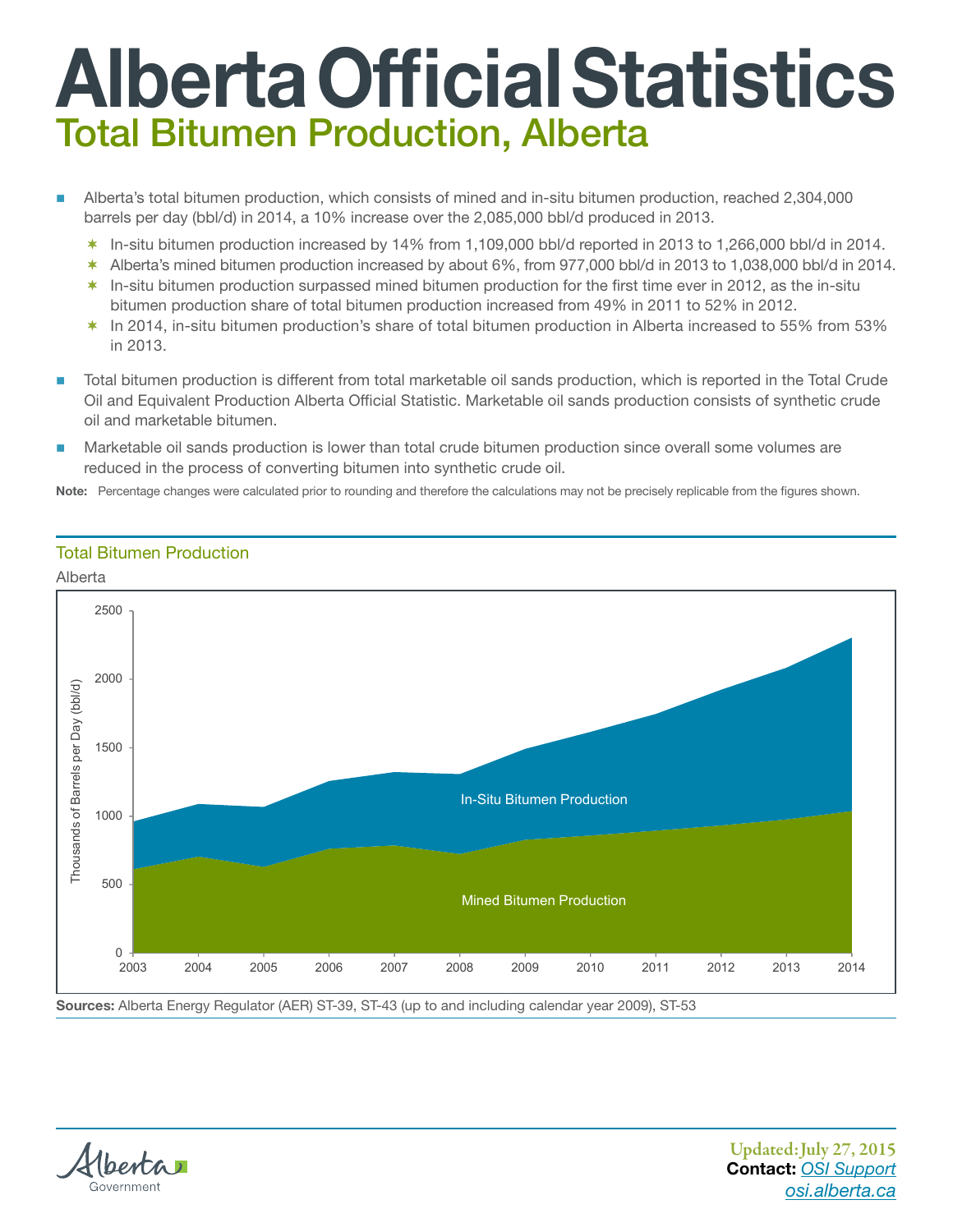Metadata is an important component of the Alberta Official Statistics.

| <b>Title</b>                                      | <b>Total Bitumen Production, Alberta</b>                                                                                                                                                                                                                                                                                                                                                                                                                                                                                                                                                              |
|---------------------------------------------------|-------------------------------------------------------------------------------------------------------------------------------------------------------------------------------------------------------------------------------------------------------------------------------------------------------------------------------------------------------------------------------------------------------------------------------------------------------------------------------------------------------------------------------------------------------------------------------------------------------|
| <b>Alternative Title</b>                          |                                                                                                                                                                                                                                                                                                                                                                                                                                                                                                                                                                                                       |
| <b>Creator</b>                                    | Energy                                                                                                                                                                                                                                                                                                                                                                                                                                                                                                                                                                                                |
| <b>Category</b>                                   | Energy                                                                                                                                                                                                                                                                                                                                                                                                                                                                                                                                                                                                |
| <b>Abstract</b>                                   | This Alberta Official Statistic presents Total Crude Bitumen Production.                                                                                                                                                                                                                                                                                                                                                                                                                                                                                                                              |
| <b>Full Description</b>                           | This Alberta Official Statistic presents Total Crude Bitumen Production, which consists of<br>Mined Bitumen Production and In-situ Bitumen Production.                                                                                                                                                                                                                                                                                                                                                                                                                                                |
|                                                   | All historical data are taken from the Alberta Energy Regulator's (AER) reports.                                                                                                                                                                                                                                                                                                                                                                                                                                                                                                                      |
| <b>Time Coverage</b><br>YYYY-MM-DD-<br>YYYY-MM-DD | 2003-01-01 to 2014-12-31                                                                                                                                                                                                                                                                                                                                                                                                                                                                                                                                                                              |
| <b>Spatial Coverage</b>                           | Alberta                                                                                                                                                                                                                                                                                                                                                                                                                                                                                                                                                                                               |
| <b>Data Source</b>                                | Alberta Energy Regulator (AER) ST-39, ST-43 (up to and including calendar year 2009), ST-53                                                                                                                                                                                                                                                                                                                                                                                                                                                                                                           |
| <b>Risk Considerations</b>                        |                                                                                                                                                                                                                                                                                                                                                                                                                                                                                                                                                                                                       |
| <b>Usage</b><br><b>Considerations</b>             | All production data reported in this Alberta Official Statistic is reported by the Alberta Energy<br>Regulator (AER). The data are obtained by the Department of Energy (DOE) from AER's<br>reports, and converted from cubic metres to barrels at the DOE, using the conversion factor of<br>1 cubic metre = $6.29295$ barrels.                                                                                                                                                                                                                                                                      |
|                                                   | Total mined bitumen production data for a calendar year is taken from the December AER<br>ST-39 Report (Alberta Mineable Oil Sands Plant Statistics Monthly Supplement). In the past,<br>the data was also reported in the AER ST-43; ST-43 has been discontinued. The final ST-43<br>Report included data up to and including calendar year 2009.                                                                                                                                                                                                                                                    |
|                                                   | 1. Total Mined Bitumen Production is determined by adding crude bitumen production for<br>Suncor, Syncrude Aurora, Syncrude Mildred Lake, Albian, CNRL, Shell Jackpine and<br>Imperial Kearrl, reported in the ST-39 Reports. Since ST-39 reports annual mined volumes<br>in cubic metres, the data has to be converted to barrels per day. This is done by dividing<br>the ST-39 data by either 365 or 366, depending on whether the year under consideration<br>is a leap year or not. The resulting volume is then multiplied by 6.29295 to obtain the<br>conversion from cubic metres to barrels. |
|                                                   | In-situ production data is taken from ST-53 (Alberta Crude Bitumen In-Situ Production<br>Monthly Statistics). ST-53 is a monthly report, so a report that includes data for all 12<br>months in a calendar year can be used to report total in-situ production for that year.                                                                                                                                                                                                                                                                                                                         |
|                                                   | Since ST-53 reports data in cubic metres/day it has to be converted to barrels per day by<br>multiplying total result for a calendar year by 6.29295.                                                                                                                                                                                                                                                                                                                                                                                                                                                 |
|                                                   | Total crude bitumen production is different from total marketable oil sands production,<br>3.<br>which is reported in the Total Crude Oil and Equivalent Production Alberta Official<br>Statistic. Total crude bitumen production is higher than marketable oil sands production<br>since overall some volumes are reduced in the process of converting crude bitumen into<br>Synthetic Crude Oil.                                                                                                                                                                                                    |
| <b>Supporting</b><br><b>Documents</b>             | <b>Alberta Energy Regulator - Statistical Reports</b>                                                                                                                                                                                                                                                                                                                                                                                                                                                                                                                                                 |
| <b>Related Products</b>                           |                                                                                                                                                                                                                                                                                                                                                                                                                                                                                                                                                                                                       |